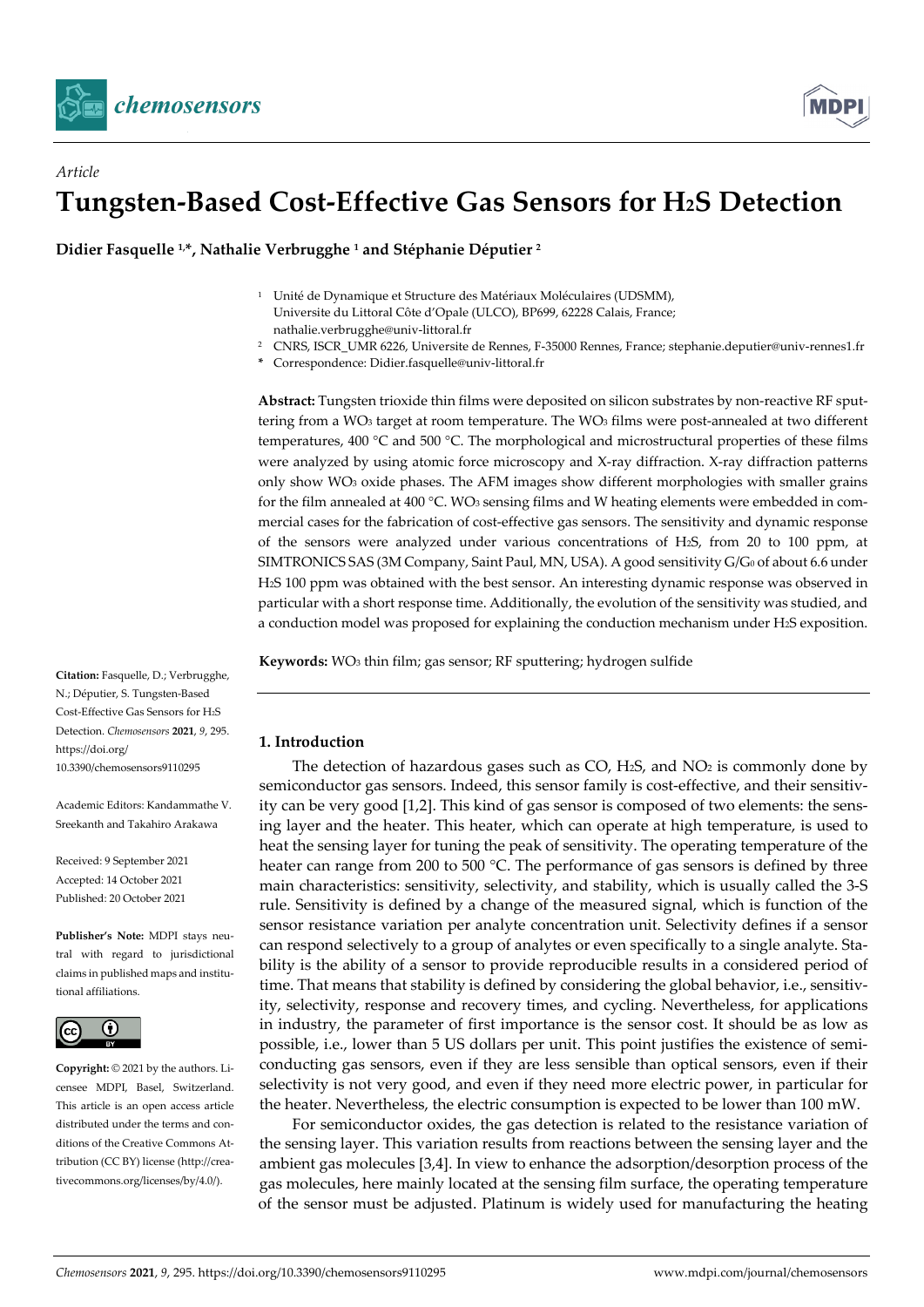element. Indeed, Pt displays interesting characteristics: good thermal properties, high resistance to corrosion, and high operating temperature. However, its cost is particularly high, which became a limiting factor for applications. Nowadays, tungsten can be used for the fabrication of integrated heaters. In fact, tungsten heaters can operate in a more limited temperature range than Pt, below 500 °C [5]. Here, the heating element has been especially developed to be integrated to commercial housings. Our goal was to develop a cost-effective gas sensor that is only based on tungsten (metal and oxide). In solid-state gas sensors, the sensing layer is commonly made with transition metal oxides such as SnO2, ZnO, TiO2, and WO3 [1,2]. Tungsten trioxide is very promising because WO3 thin films have demonstrated their efficiency in the detection of various gases, such as H2S and NOx [6,7]. A sensor for the detection of hydrogen sulfide is of great interest because H2S, even in small concentrations, is highly poisonous to humans. In this way, our industrial partner has a particular interest in the H2S detection for the protection of workers on oil extraction sites.

The microstructure, electrical properties, and stoichiometry of the WO<sub>3</sub> active layer have a strong influence on the sensor characteristics and are driven by the deposition and the annealing conditions. Then, the WO<sub>3</sub> resistivity is strongly influenced by its stoichiometric defects [8]. Several methods have been used for the elaboration and deposition of tungsten oxide films: thermal evaporation [9], sol–gel [10], pulsed electro-deposition [11], and radio-frequency sputtering [12,13], among others. RF sputtering is a widely used technique for the deposition of WO3 thin films. Reactive sputtering from a metallic target gives thin films with a good oxygen stoichiometry [12]. In opposition, the non-reactive sputtering can give oxygen-deficient oxide films when they are deposited at low argon pressure from a metal–oxide target [14,15]. Very few data about  $WO<sub>3</sub>$  thin films deposited by RF non-reactive sputtering from a tungsten oxide target and their utilization in gas-sensing applications can be found in the literature.

Tungsten trioxide can present five distinct crystallographic phases between 0 and 1200 K: monoclinic (ε-WO<sub>3</sub>), triclinic (δ-WO<sub>3</sub>), monoclinic (γ-WO<sub>3</sub>), orthorhombic (β-WO<sub>3</sub>), and tetragonal ( $\alpha$ -WO<sub>3</sub>) [16,17]. These five structures are close to each other and can all be described as a tridimensional network of  $WO_6$  octahedra. In this network, the phase transitions can be correlated to the tilting of the octahedral and/or the displacement of the tungsten atom inside each octahedron. These phase transitions are also strongly affected by impurities and non-stoichiometry. For thin oxide layers, the substrate material and deposition method will have an important effect as well. In most cases,  $WO<sub>3</sub>$  thin films deposited by the sputtering technique and annealed at temperature higher than 400 °C present a γ-WO<sub>3</sub> monoclinic crystalline structure [13–15,18].

In the present study, the microstructure, electrical properties, and exposure to H2S of WO3 thin films were investigated. RF non-reactive sputtering was used to deposit thin films on silicon substrates. Then, these films were annealed at two different temperatures, here 400 °C and 500 °C. WO<sub>3</sub> sensing elements associated to a tungsten-based heater were embedded in commercial cases for the fabrication of gas sensors. The electrical response and sensitivity of the cost-effective gas sensors were measured at different operating temperatures and under various concentrations of H2S at SIMTRONICS SAS (3M Company). Additionally, an original study is proposed. Indeed, the sensitivity evolution is explained by a model, and the experimental data are fitted by using equations related to this model. Therefore, an innovative and original study of WO<sub>3</sub> cost-effective gas sensors is presented, where the sensitivity evolution of thin films exposed to hydrogen sulfide is explained.

#### **2. Materials and Methods**

# *2.1. Sensor Fabrication*

#### 2.1.1. Heating Element

An optical lithography technique was used for the elaboration of tungsten doublespiral heaters. Tungsten films were deposited by DC sputtering onto  $SiO<sub>2</sub> (1 \mu m)/Si (100)$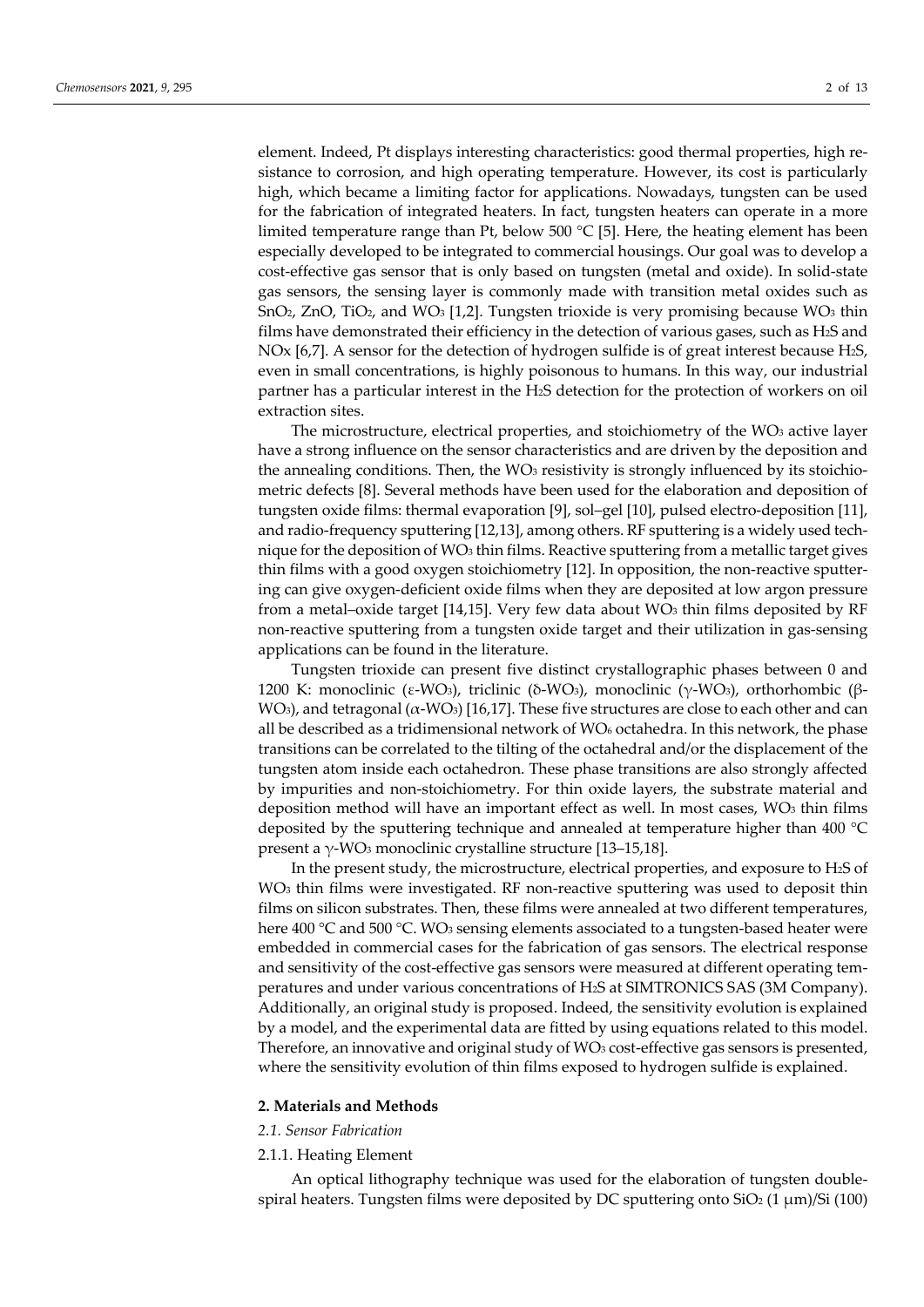N-type substrates. The purity of the tungsten target was 99.95%. The argon pressure was 0.1 Pa. Details about the deposition of tungsten films have already been published [5]. The heater dimensions are 4 mm × 2 mm. The choice of a double-spiral pattern is due to the lower power consumption when compared to other studied structures [5]. In addition, the double spiral has given a better homogeneity of heating and a longer service life.

Commercial PT 100 sensors, stuck on the back of the substrate, were used to measure the heater temperature as a function of the power supply. The electric power supplied to the heater was monitored to keep the sensor at the desired operating temperature. Then, the heater was stuck to the sensing element by using silver ink. The structure of the gas sensor is presented in Figure 1. All heater characteristics are summarized in Table 1.

#### 2.1.2. Sensing Element

Non-reactive RF sputtering was used for the deposition of  $WO<sub>3</sub>$  thin films. These films were deposited onto SiO2/Si commercial substrates. The purity of the commercial WO3 target (Neyco) was of 99.9%. Pure argon (99.99%) was used as the sputtering gas. The deposition parameters were as follows: a chamber pressure of 1 Pa, RF power of 100 W, substrate not heated. All sputtered films were amorphous, so an annealing step was added after deposition for obtaining crystalline films. The annealing parameters were as follows: 6 h in air, at two different temperatures, 400  $^{\circ}$ C and 500  $^{\circ}$ C. To study the influence of the annealing temperature on the sensor response, we have defined 2 annealing temperatures. For the electrical measurements, we have deposited top tungsten interdigitated electrodes by sputtering. An optical lithography technique was used to design these interdigitated electrodes. DC magnetron sputtering was used for the electrode deposition. All characteristics of the sensor parts are presented in Table 1. The sensor made with the WO<sub>3</sub> film annealed at 400 °C is noted as sensor-400. The sensor made with the WO<sub>3</sub> film annealed at 500 °C is noted sensor-500.



Figure 1. Gas sensor structure [19].

**Table 1.** Physical and electrical characteristics of the complete sensor: heater and sensing elements [19].

| Element                                                       | Value                                     |  |
|---------------------------------------------------------------|-------------------------------------------|--|
| Substrate dimensions                                          | $8 \text{ mm} \times 4 \text{ mm}$        |  |
| W film thickness of the heater                                | $565$ nm $\pm 35$ nm                      |  |
| Heater electrical resistance at 20 °C                         | $50 \Omega \pm 10 \Omega$                 |  |
| W film thickness of the electrodes                            | $300 \text{ nm} \pm 10 \text{ nm}$        |  |
| Thickness of WO <sub>3</sub> films annealed at 400 and 500 °C | $120 \text{ nm} \pm 10 \text{ nm}$        |  |
| Electrical resistance at room temperature of WO <sub>3</sub>  | $5 \text{ M}\Omega \pm 1 \text{ M}\Omega$ |  |
| films annealed at 400 and 500 $^{\circ}$ C                    |                                           |  |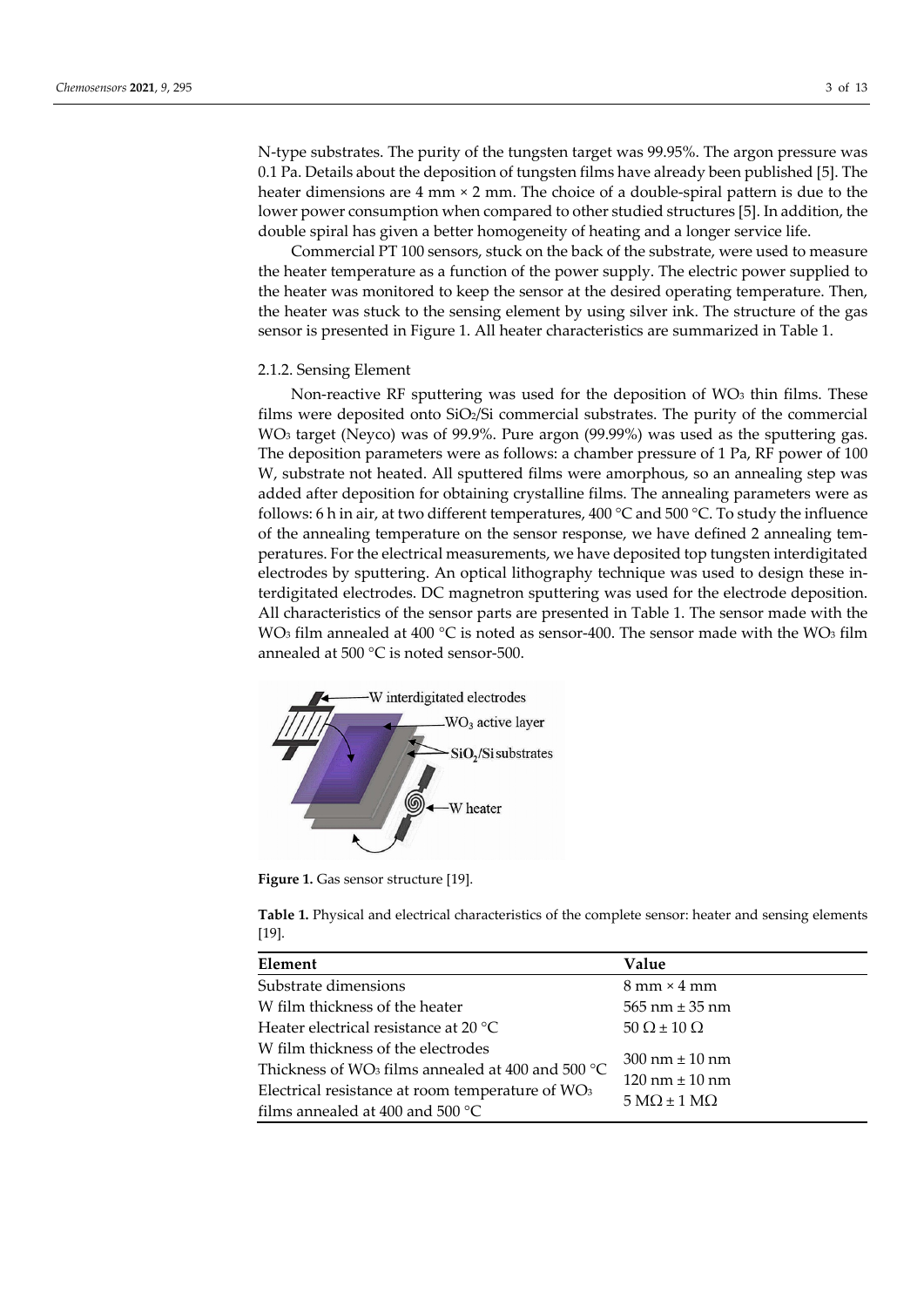### *2.2. Physical and Electrical Characterizations*

The thicknesses of the tungsten and tungsten trioxide films were determined by observing the cross-section of samples by FESEM (Field-Emission Scanning Electron Microscope JEOL JSM-7100F). Atomic force microscopy was used to study the topography of the thin films, i.e., morphology, grain size, and roughness (Multimode AFM, ex-Veeco Instruments, became a part of Brüker Corp., Billerica, MA, USA). X-ray diffraction (XRD) using a Bruker D8 Advance diffractometer with a monochromatized Cu Kα1 wavelength ( $\lambda$  = 1.54056 Å) in θ-2θ Bragg-Brentano geometry was used to study the crystalline structure of the oxide thin films. Sensing films and heaters were embedded into commercial cases, as shown in Figure 2a. The DG-TT7 Solid-State Gas Detector, from Simtronics SAS, shown in Figure 2b, was used to connect the gas sensors. The DG-TT7 can communicate with a computer by infrared wireless. Configuration and measurements data are transferred and collected by software developed by Simtronics. All experimental measurements were done under different conditions and gas concentrations. Then, all sensing parameters, i.e., sensitivity, response and recovery times, and sensor stability, were computed from experimental data.



**Figure 2.** Images of the manufactured sensor (**a**) and of the DG-TT7 detection system from Simtronics SAS (**b**).

## **3. Results and Discussion**

## *3.1. Crystallographic Structure of WO3 Films*

The crystalline structure of thin films was investigated by X-ray diffraction. Figure 3 shows X-ray diffraction patterns of films annealed at 400  $^{\circ}$ C (pattern (a)) and 500  $^{\circ}$ C (pattern (b)) for 6 h. The 2 $\theta$  analysis was initially done from 20 $\degree$  to 75 $\degree$  with a resolution of 0.008° and a step time of 4 s. Both films show two main peaks around 23° and 24°. Some other peaks with an insignificant intensity are located around 29°, 34°, and 42°. So, we have focused on angles ranging from 23° to 32° in Figure 3. The main peaks could correspond to either the triclinic (δ-WO<sub>3</sub>), monoclinic ( $\gamma$ -WO<sub>3</sub>), or orthorhombic (β-WO<sub>3</sub>) structure (JCPDS files: 20-1323, 43-1035, 01-071-0131). No other phase of the W-O system can be associated to these diffraction peaks. It is quite impossible to distinguish which of these WO3 polymorphs is effectively present because these crystalline structures are very close to each other.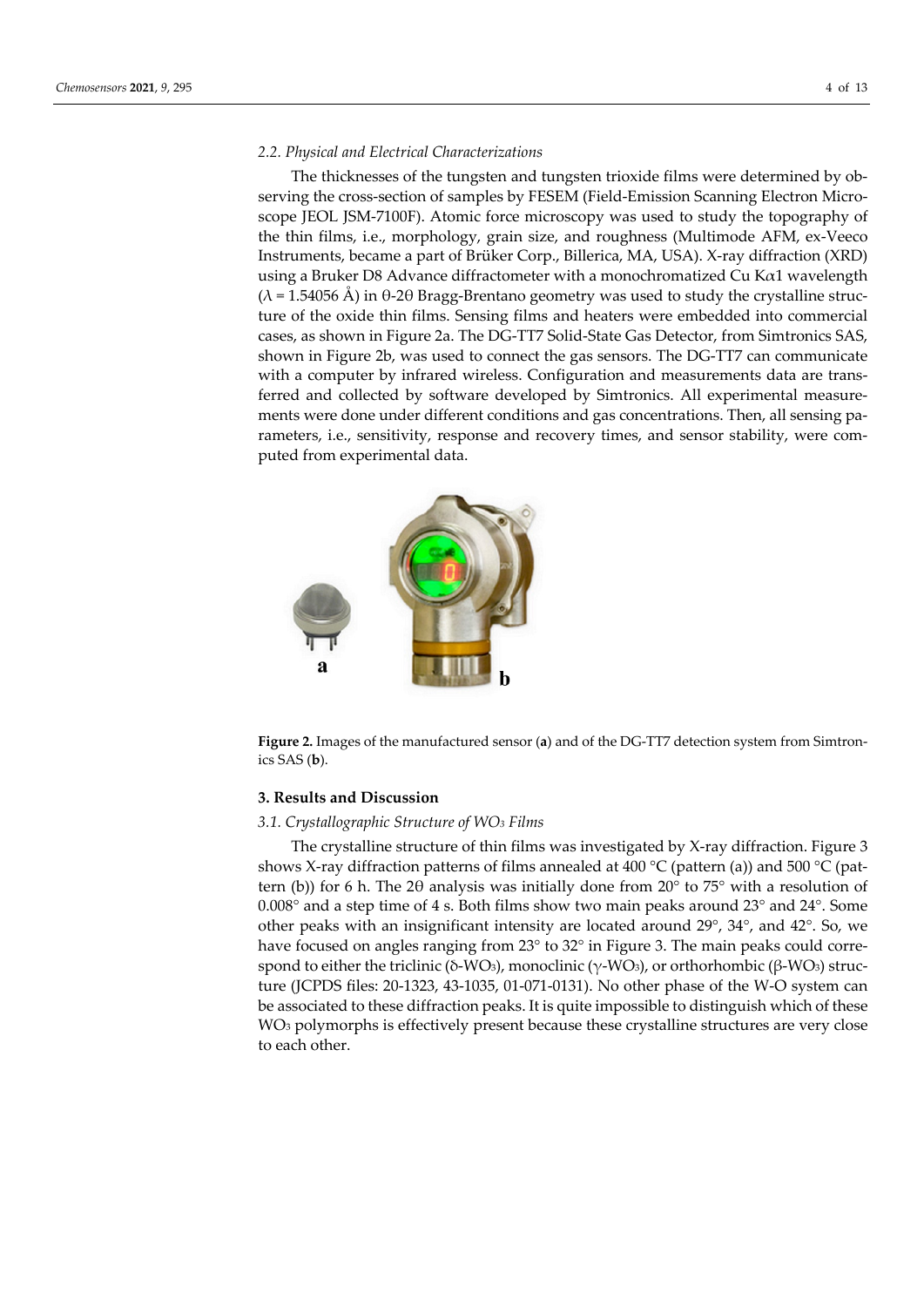

**Figure 3.** XRD spectra of WO<sub>3</sub> films annealed at 400 °C (a) and 500 °C (b) for 6 h in air. Peak indexations are related to either triclinic (δ-WO3), monoclinic (γ-WO3), or orthorhombic (β-WO3) structures.

The interplanar distances (d) were calculated using Bragg's law. The crystallite size (Lhkl) normal to the film surface (normal coherence length) was calculated with Scherrer's formula from the FWHM of each peak. All values are given in Table 2. Taking into account the error margin of the diffractometer, the positions of the diffraction peaks and the related calculated interplanar distances are quite the same for both films. As can be seen in Table 2, the main difference between the crystallite size of the two films is related to the (200) plane.

| <b>Annealing Tem-</b><br>perature<br>(°C) | $2\theta$ (°)    | d(A)            | $Lhkl$ (nm) | (hkl) Plane |
|-------------------------------------------|------------------|-----------------|-------------|-------------|
| 400                                       | $23.26 \pm 0.02$ | $3.82 \pm 0.01$ | $63 \pm 2$  | (002)       |
|                                           | $24.12 \pm 0.02$ | $3.68 \pm 0.01$ | $64 + 2$    | (200)       |
| 500                                       | $23.27 \pm 0.02$ | $3.82 \pm 0.01$ | $61 + 2$    | (002)       |
|                                           | $24.14 \pm 0.02$ | $3.68 \pm 0.01$ | $77 + 2$    | (200)       |

**Table 2.** Diffraction angle (2θ), interplanar spacing (d), and crystallite size (L<sub>hkl</sub>) values of WO<sub>3</sub> films annealed at 400 °C and 500 °C.

## *3.2. Surface Morphology of WO3 Films*

The surface of WO<sub>3</sub> films annealed at 400  $^{\circ}$ C and 500  $^{\circ}$ C was observed by AFM to understand how the annealing temperature affects the morphology of the films. Figure 4a,b show the surface microstructure over a  $2 \mu m \times 2 \mu m$  area. As shown in Figure 4a and its inset, the sample annealed at 400 °C presents a granular surface composed of very small grains, from 14 to 28 nm, and some bigger ones, from 42 to 70 nm. Figure 4b and its inset show the surface of the film annealed at 500  $^{\circ}$ C. Here, the amount of very small grains has decreased due to the higher annealing temperature. The bigger grains range from 48 to 98 nm. The size of the biggest grains is well correlated to the crystallite sizes given in Table 2 for the two films. The r.m.s. roughness is quite similar for both films, 1.40 nm for the sample annealed at 400 °C and 1.33 nm for the other one. These values of roughness indicate that both films are very smooth. That also suggests the grain growth is very limited in the c-axis when the annealing temperature increases. In fact, the bigger grains have grown in directions parallel to the substrate. So, this particular growth did not significantly affect the roughness of films. To have additional information about the film microstructure, we have applied a numerical treatment to the original AFM images. The treated images are presented in Figure 5. The film annealed at  $400\degree C$  is effectively composed of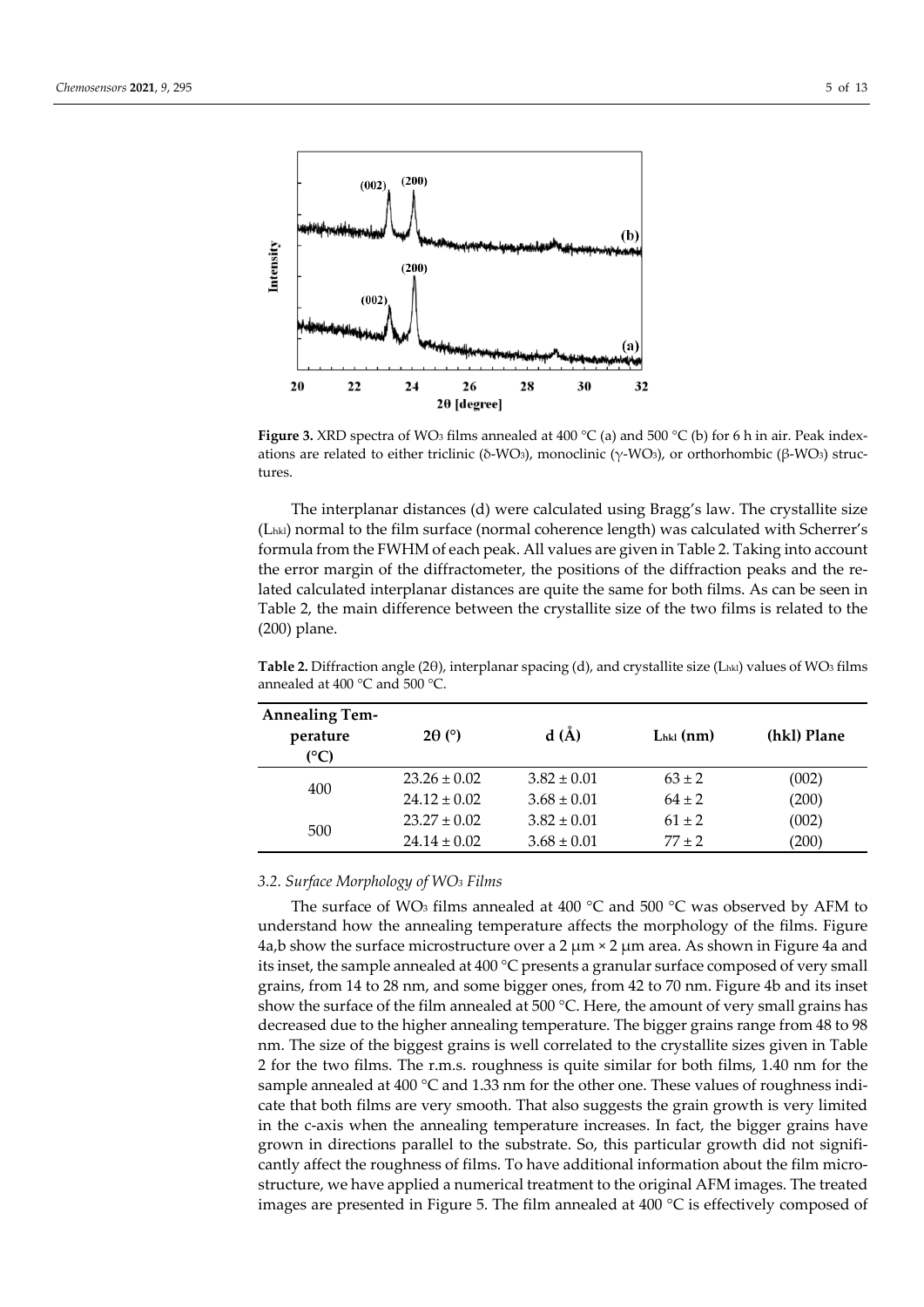very tiny grains. However, the most important difference can be seen in Figure 5b, where the film annealed at 500 °C reveals bigger grains with well-marked grain boundaries. For both films, the thickness is about 120 nm. The FESEM images used for this measurement by observation of the cross-section are not presented here.



**Figure 4.** AFM images (2  $\mu$ m × 2  $\mu$ m) of WO<sub>3</sub> films annealed at 400 °C (**a**) and 500 °C (**b**) for 6 h. Insets: zoomed AFM images (500 nm × 500 nm).



**Figure 5.** AFM images (2  $\mu$ m × 2  $\mu$ m) of WO<sub>3</sub> films annealed at 400 °C (**a**) and 500 °C (**b**) for 6 h, with a numerical treatment.

## *3.3. Electrical Properties*

The electrical conductance of the sensors was measured as a function of the operating temperature, here ranging from 25 to 400 °C. The conductance has shown a quite similar behavior for both sensors. So, Figure 6 only presents the conductance evolution of sensor-400 as a function of reciprocal temperature. From room temperature to 250 °C, the electrical conductance G increases when the operating temperature increases. At 250  $^{\circ}$ C, the conductance value abruptly decreases, and its behavior stays quite unstable until 330 °C. Then, from 330 to 400  $\degree$ C, the sensor re-finds a classical n-type semiconductor behavior with an increase in its conductance. By cooling the sensor from 400 °C to room temperature, the conductance presents a quite linear evolution. However, the abrupt variation around 250  $\degree$ C is no longer observed. It is worthy to add that this sensor behavior was reproducible. In fact, additional heating–cooling cycles were operated, and no change in behavior and conductance value was observed.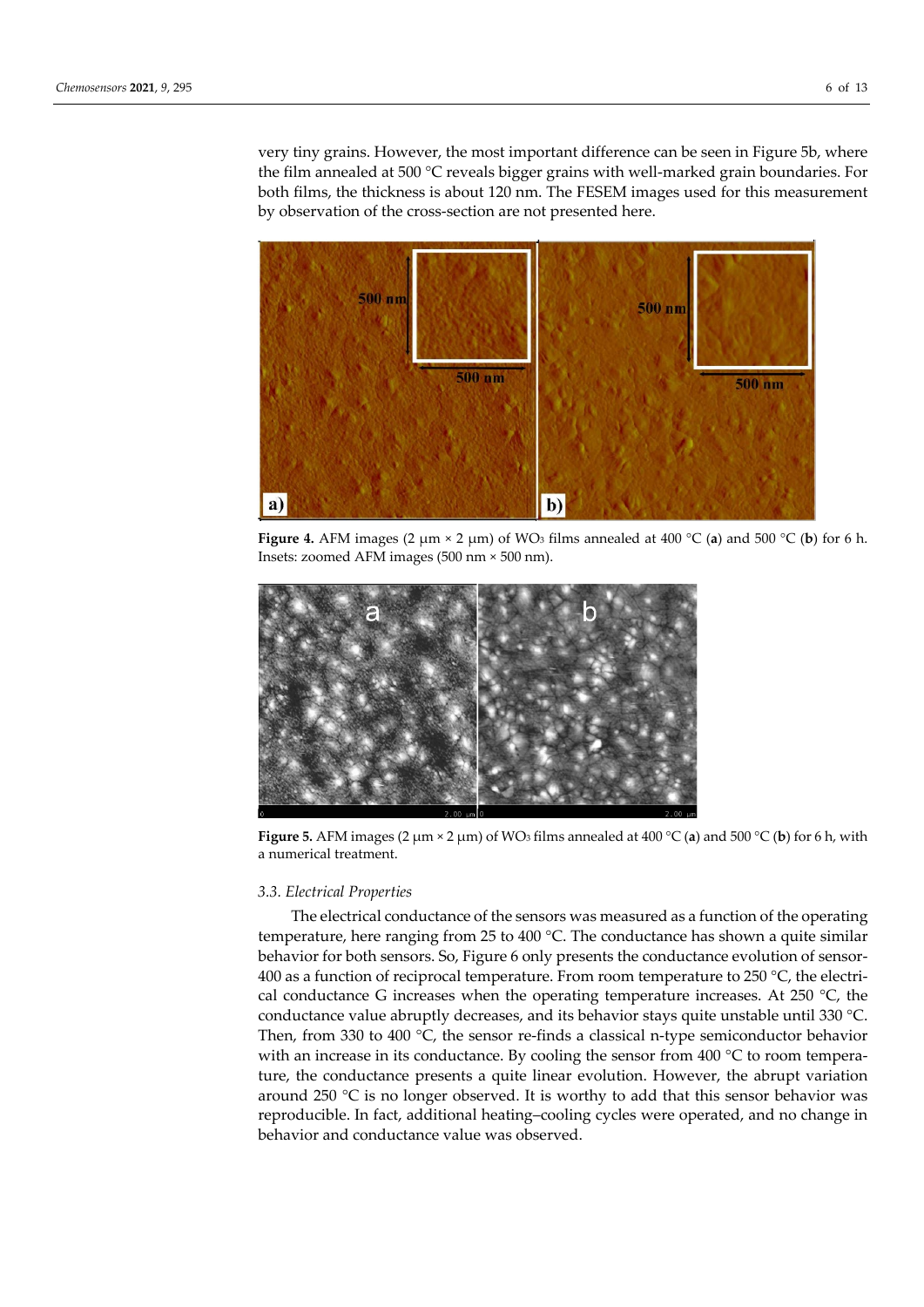

**Figure 6.** Evolution of the conductance of the sensor-400 in air versus reciprocal temperature.

The observed behavior of the electrical conductance of the sensors could be attributed to the presence of an orthorhombic phase in the WO<sub>3</sub> films. Indeed, the orthorhombic phase appears around 320 °C in bulk WO<sub>3</sub> [16,20,21]. So, we can suppose that the monoclinic to orthorhombic phase transition occurs from 250 to 330  $\degree$ C in these WO<sub>3</sub> thin films. Above 330 °C, the phase transition ends, and the sensors present a stable behavior without any hectic variation of the conductance. So, the temperature range from 250 to 330 °C has been avoided for gas measurements in this study, because it is therefore impossible to accurately calculate the sensitivity when the sensor shows such abrupt variation of its conductance. In addition, a good repeatability of the conductance measurements cannot be obtained in such conditions.

#### *3.4. Measurements under H2S*

The sensitivity of semiconductor gas sensors is highly dependent on the operating temperature. In order to determine the optimum operating temperature for the detection of H2S, the sensors were exposed to 100 ppm of H2S at various temperatures. The sensor responses were monitored by using the SIMTRONICS's measurement system and software. The electrical resistance values of the sensors were extracted from the collected data. An operating temperature ranging from 330 to 450  $^{\circ}$ C has been chosen for several reasons: (i) in previous tests, our sensors exposed to 100 ppm of H2S have given no significant response at temperatures below 250 °C; (ii) as seen in Section 3.3, the WO<sub>3</sub> films present a huge variation of the conductance from 250 to 330 °C; (iii) the maximum operating temperature of our tungsten heater is 500 °C [5].

It is well known that tungsten oxide is an n-type semiconductor, so the sensor conductance increases in the presence of reducing gas such as H2S. Therefore, the sensitivity defined by the ratio G/G0, where G0 and G represent the sensor conductance in air and under gas, respectively, must be higher or equal to unity. Figure 7 shows the sensitivity evolution of sensor-400 (plot (a)) and sensor-500 (plot (b)) to 100 ppm of H2S at various temperatures. The maximum sensitivity is at 350 °C for sensor-400 and 400 °C for sensor-500. Sensor-400 shows a higher sensitivity to H2S than sensor-500. The maximum sensitivity value of sensor-400 is 6.6, whereas it is only 2.4 for sensor-500. This sensitivity of 6.6 is a high value. It means that high-sensitive gas sensors can be manufactured with  $WO<sub>3</sub>$  thin films annealed at 400  $^{\circ}$ C. The higher sensitivity value of sensor-400 may be explained by the presence of a lot of very small grains at the surface of the film, as observed in the AFM image from Figure 4. Indeed, many studies have demonstrated that the presence of small grains improves the sensitivity of the film [22,23].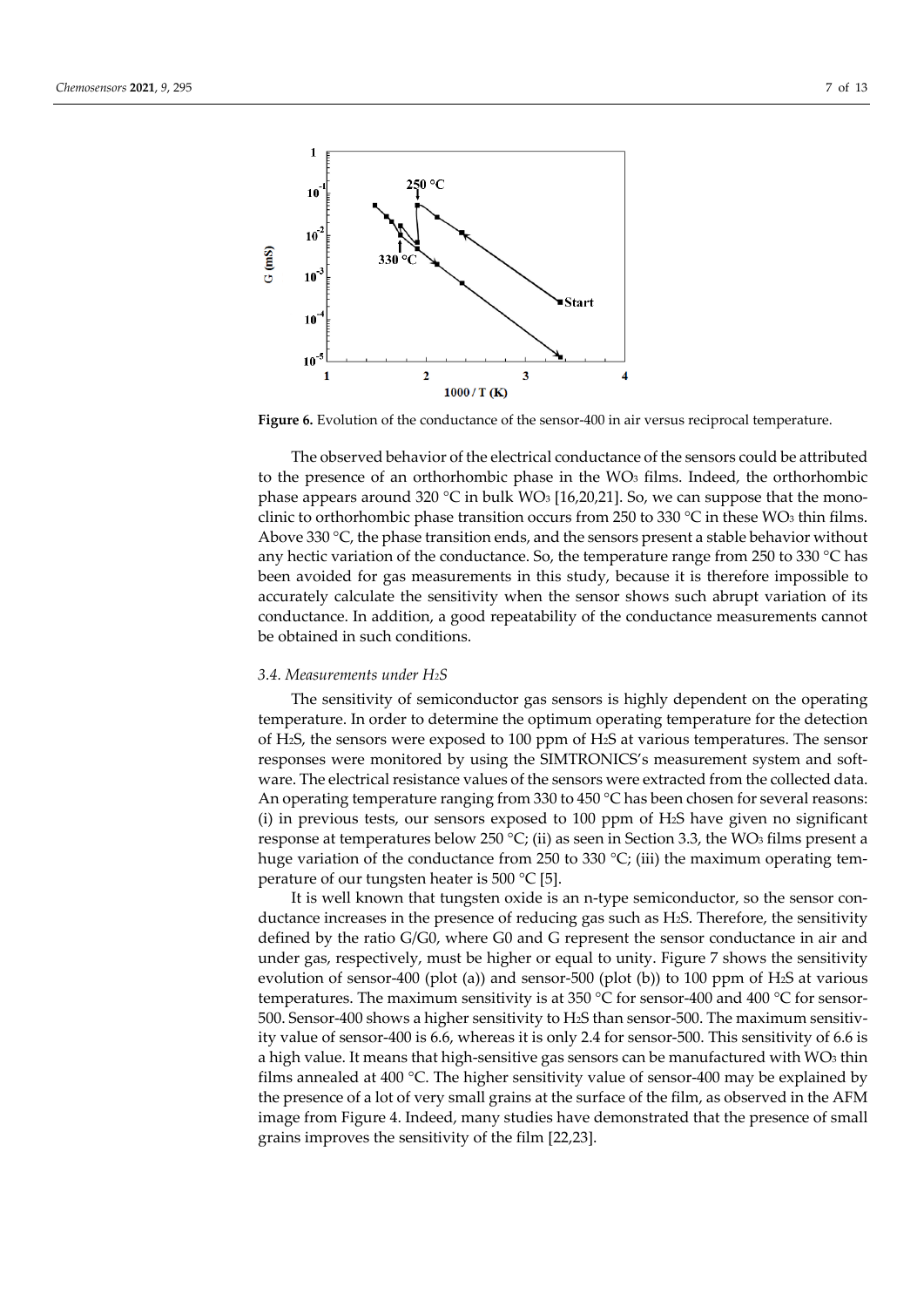

**Figure 7.** Sensitivity of sensor-400 (a) and sensor-500 (b) under 100 ppm of H2S in air as a function of temperature [19].

#### **4. Modeling of the Sensitivity Evolution as a Function of the H2S Concentration**

Various theories were developed to explain the change in conductance due to the sorption of gas molecules on semiconductor gas sensors. Semiconductor oxides are composed of grains and grain boundaries. The difference of energy levels in this kind of structure implies that the most applied model is based on the Schottky barrier relation [4]. So, considering the Schottky barrier model, the conductance *G* can be written as follows:

$$
G = \frac{ATq}{k_B} \exp\left[\frac{-q\Delta\phi_s}{k_B T}\right]
$$
 (1)

where *A* and *kB* are the Richardson and Boltzmann constants, *q* is the electron charge, *T* is the temperature, and *Δϕ<sup>s</sup>* is the barrier height. Equation (1) shows that the variation of the conductance depends on the barrier height and temperature. It has been reported [24,25] that the change in barrier height Δ*ϕs* can be expressed as a function of the degree of the surface coverage *θ*:

$$
\Delta \phi_s = \frac{e N_s^2 \theta^2}{2\varepsilon \varepsilon_0 N_D} \tag{2}
$$

where *Ns* is the number of surface charges per unit area, *N<sub>D</sub>* is the number of ionized donor states per unit volume, *ε* is the permittivity of the semiconductor, and *ε<sup>0</sup>* is the vacuum permittivity. Combining Equations (1) and (2), the following relation between the conductance *G* and the degree of the surface coverage *θ* was obtained:

$$
G = \frac{ATq}{k_B} \exp\left[\frac{e^2 N_s^2 \theta^2}{2\varepsilon\varepsilon_0 k_B T N_D}\right]
$$
(3)

Several adsorption isotherms have proved to be useful for the understanding of the adsorption process. The most frequently used adsorption isotherms are Langmuir, BET (Brunauer, Emmett, and Teller), and Freundlich isotherms [26,27]. The BET isotherm is valid for multilayer adsorption, so it is not suitable for thin film adsorption. In this work, the Langmuir–Freundlich isotherm with a parameter of heterogeneity is employed to introduce the influence of adsorbents on the gas adsorption.

$$
\theta = \left(\frac{kp}{1 + kp}\right)^{\nu} \tag{4}
$$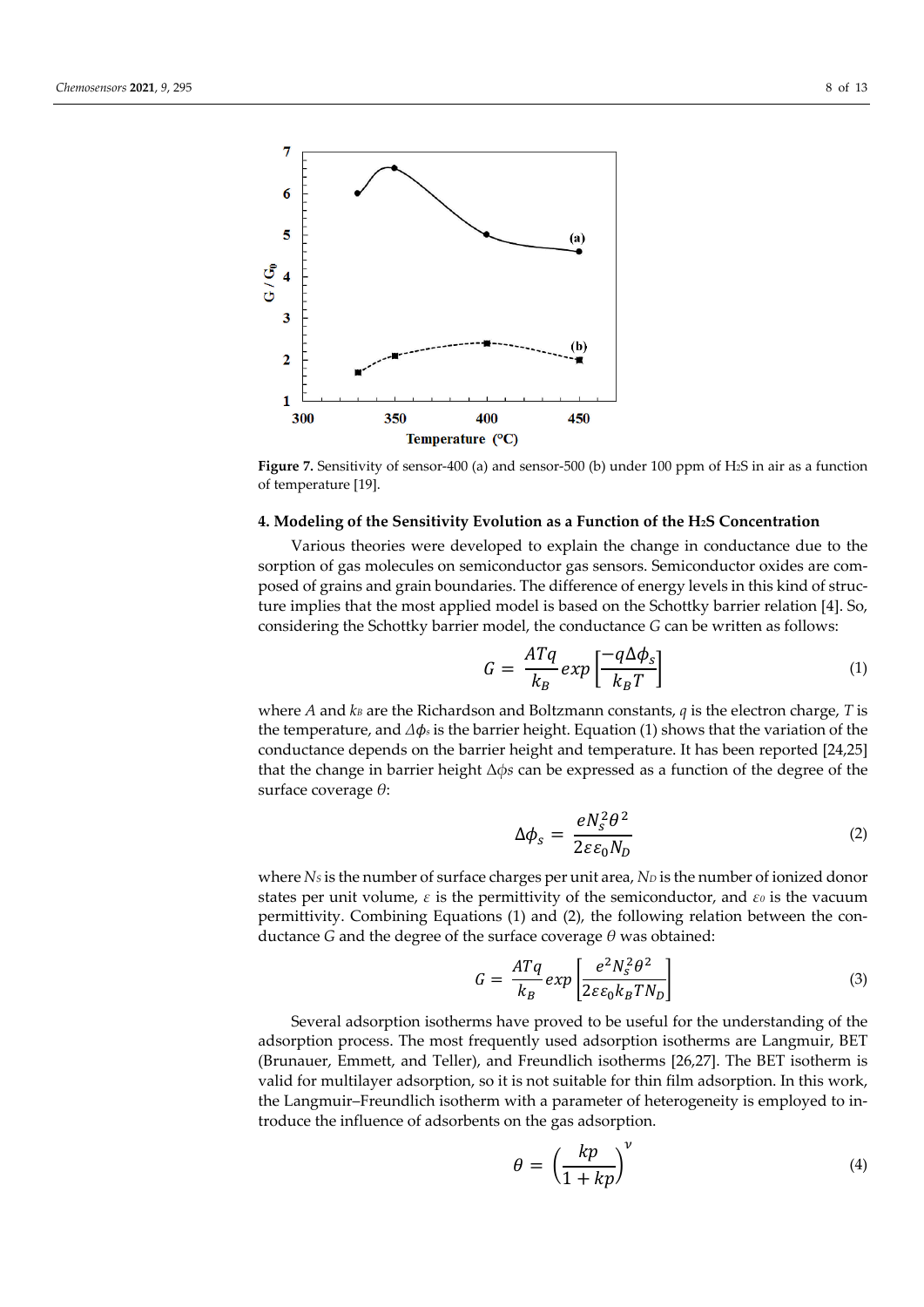where *k* is the adsorption constant, *p* is the partial pressure of the gas, and *ν* is the heterogeneity parameter of the adsorbent with a value ranging between 0 and 1.

Here,  $kp \ll 1$  due to the used gas pressure, so the expression can be reduced to:

$$
\theta = (kp)^{\nu} \tag{5}
$$

Considering the law of perfect gases given in the Equation (6), the relation (7) between the degree of the surface coverage *θ* and the gas concentration *C* is obtained.

$$
p = K'C \tag{6}
$$

where *C* is the gas concentration and *K'* is a constant.

$$
\theta = K(C)^{\nu} \tag{7}
$$

with  $K = (kK')^{\nu}$ .

Using Expression (7) in Equation (3), the conductance *G* can be related to the gas concentration *C*:

$$
G = \frac{ATq}{k_B} \exp [BC^a]
$$
 (8)

where  $B = \frac{e^2 N_S^2 K^2}{2 \varepsilon \varepsilon_0 k_B T \hbar}$  $\frac{e^{i} N_S n}{2 \varepsilon \varepsilon_0 k_B T N_D}$  and  $a = 2\nu$ .

So, the sensitivity *G/G*0, with *G*<sup>0</sup> representing the conductance of the sensor in air i.e., when  $C = 0$ , can be expressed as follows:

$$
G/G_0 = \exp [BC^a]
$$
 (9)

The Neperian logarithm of Equation (9) is used to determine the constants *B* and *a*:

$$
Ln\left[\frac{G}{G_0}\right] = BC^a \tag{10}
$$

Finally, the decimal logarithm of Equation (10) can be used to fit the sensitivity evolution:

$$
Log\left[Ln\left[\frac{G}{G_0}\right]\right] = LogB + aLogC \tag{11}
$$

Equation (11) represents the equation of a straight line with the slope (*a*) and the intercept (*LogB*). Equation (11) was used to fit the evolution of experimental data. The results are given in Figure 8. The good accordance between the theoretical model and experimental data proves the validity of the Schottky barrier model associated to the Langmuir– Freundlich isotherm for explaining the behavior of the sensitivity. For sensor-400, the value of parameter a is 0.4, and it is 0.9 for sensor-500. As given previously in the text,  $a =$ 2ν. Parameter v is related to the surface coverage θ. For sensor-400,  $v = a/2 = 0.2$ . For sensor-500,  $v = a/2 = 0.45$ . These values of  $v$ , here lower than 1, indicate that the Langmuir– Freundlich isotherm is well adapted to define the adsorption mechanism of the  $WO<sub>3</sub>$  thin films.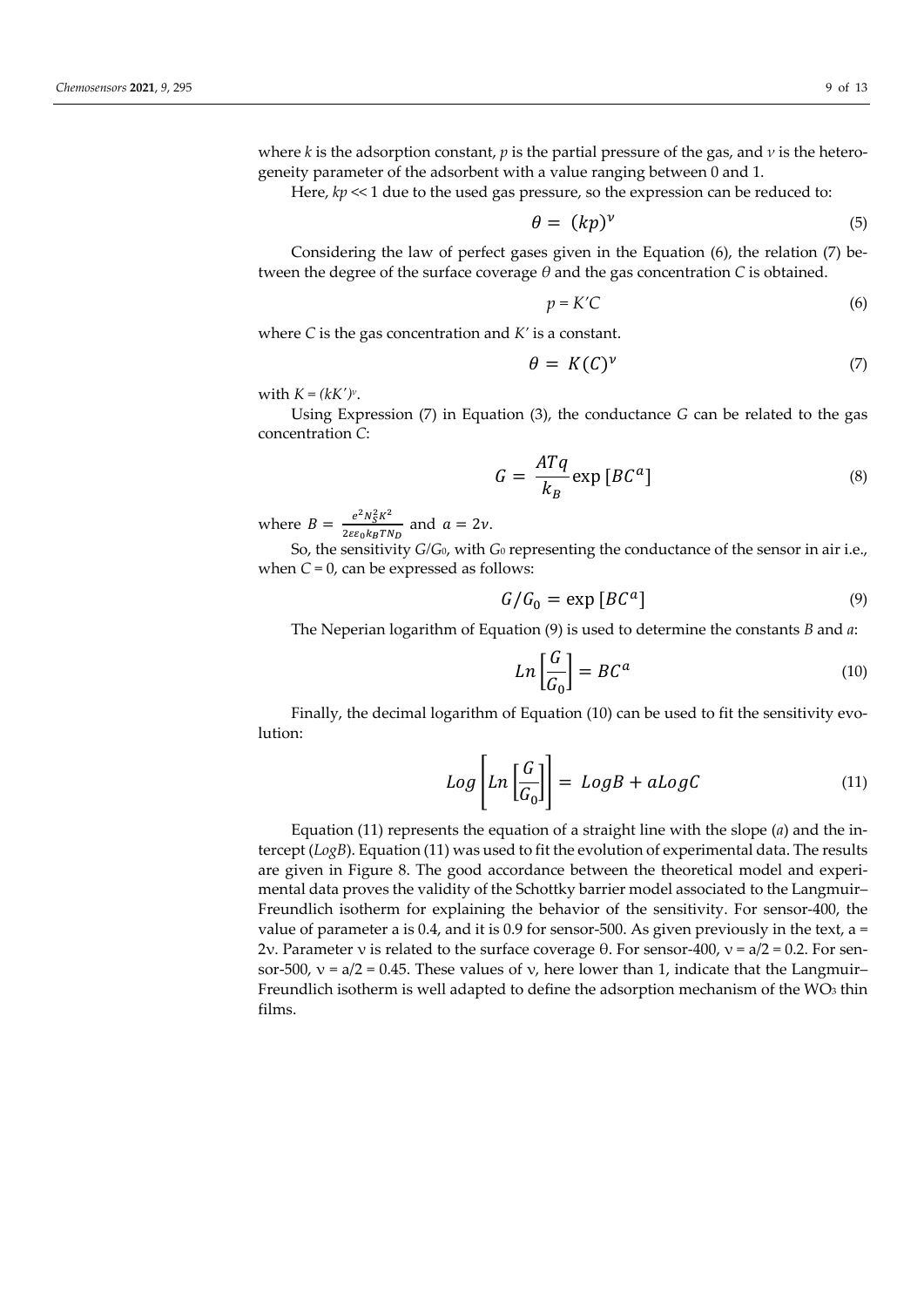

**Figure 8.** Sensitivity of sensor-400 (a) and sensor-500 (b) versus the H2S concentration at 350 °C. The dots are experimental values. The lines are the fitting curves obtained with Equation (10).

## **5. Dynamic Response of the Sensors under H2S and Discussion**

The dynamic response under H2S pulses at concentration ranging from 20 to 100 ppm for the most sensitive sensor, i.e., sensor-400, is presented in Figure 9. In the presence of H2S, the sensor resistance decreased. This is a typical response for an n-type oxide under reducing gas. The response and recovery times are the time taken to reach 90% of the equilibrium point when gas or air is introduced. The response and recovery times of sensor-400 are about 20 s and 420 s, respectively, under 100 ppm of H2S. The highest concentration of H2S defines the more difficult conditions for the sensor recovery. Indeed, a complete saturation at the highest concentration induces longer recovery times. Effectively, the recovery time decreases to 240 s under H2S 20 ppm.



**Figure 9.** Dynamic response of sensor-400 under different concentrations of H2S at 350 °C; on: H2S injected; off: air injected.

For sensor-500, the response time is of about 25 s, which is a little bit higher than that for sensor-400, but the recovery time is lower: 150 s under H2S 100 ppm. The dynamic response of sensor-500 is not presented here. The lower recovery time of sensor-500 is linked to its lower sensitivity. Indeed, when the sensitivity variation is higher, the variation of the sensor resistance is higher as well. In this case, the sensor needs more time to recover after the exposition to the gas. Under H2S 20 ppm, sensor-500 presents a response time of about 45 s and 120 s for the recovery time.

For discussing the relevancy of the results given here, some recent works on oxide thin films are cited from the literature and listed in Table 3. On mesoporous  $WO<sub>3</sub>$  thin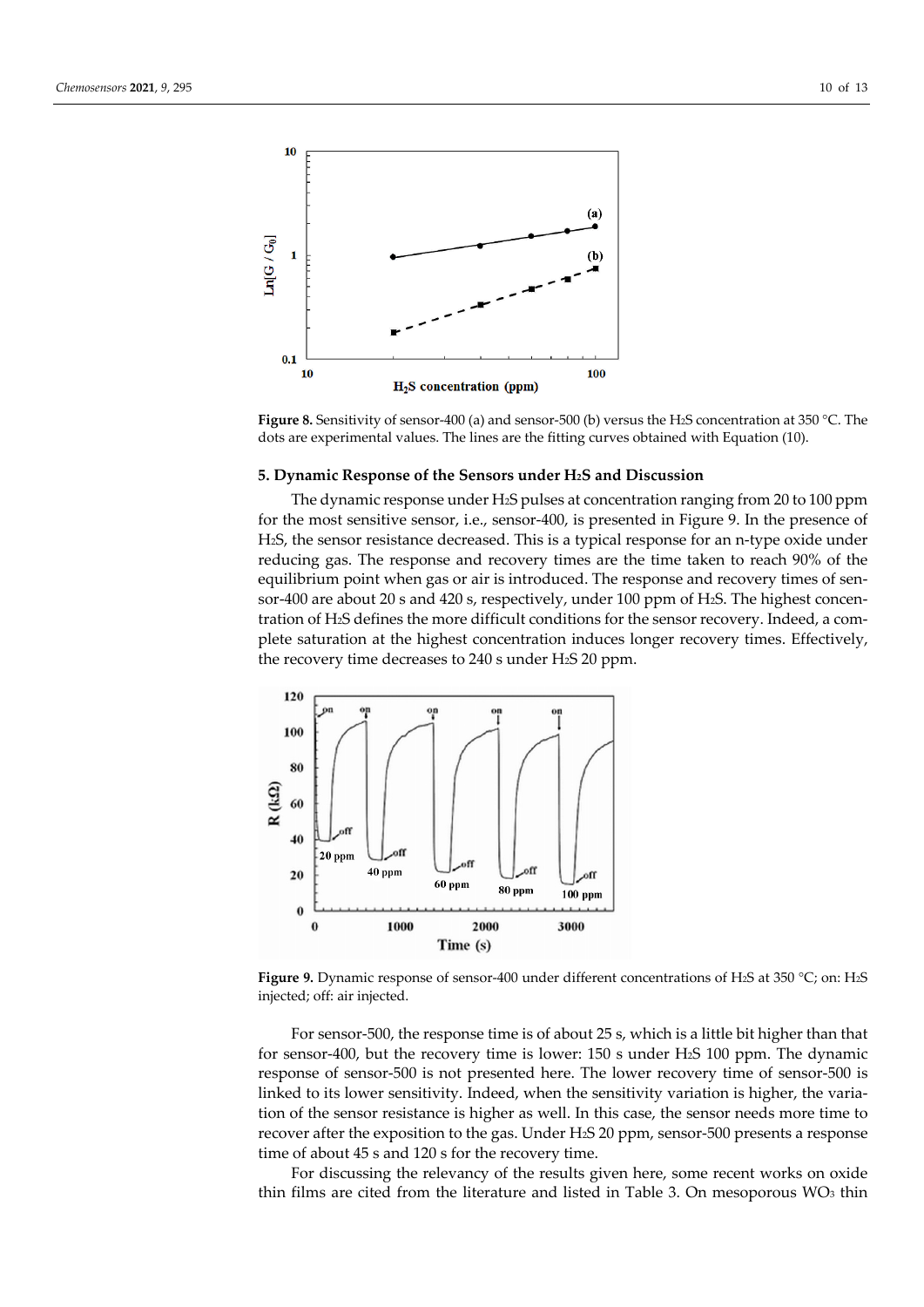films elaborated by sol–gel, a sensitivity of 1.5 and a response time of 100 s were measured for non-doped films under 100 ppm of H2S [28].

| <b>Gas Sensing Material</b>                   | Operating   | <b>Sensitivity Response</b> |           | Recovery | H <sub>2</sub> S | Refs.  |
|-----------------------------------------------|-------------|-----------------------------|-----------|----------|------------------|--------|
|                                               | Temperature | $G/G_0$                     | Time (s)  | Time (s) | (ppm)            |        |
| Mesoporous WO <sub>3</sub>                    | 260 °C      | 1.5                         | 200       | 60       | 100              | $[28]$ |
| Sol-gel                                       |             |                             |           |          |                  |        |
| Nanostructured WO <sub>3</sub>                | 300 °C      | 0.85                        | 50        | 100      | 10               | $[29]$ |
| electrodeposition                             |             |                             |           |          |                  |        |
| MoO <sub>3</sub><br>micro-sized               | 375 °C      | 33                          | 10        | >800     | 20               | $[30]$ |
| commercial powder                             |             |                             |           |          |                  |        |
| Nano-crystalline Fe2O3                        | 250 °C      | 6.2                         | 64        | >9000    | 50               | $[31]$ |
| E-beam evaporation                            |             |                             |           |          |                  |        |
| Fe-doped CaCu <sub>3</sub> Ti <sub>4012</sub> | 250 °C      | 5<br>125                    |           | 500-1100 | 10               | $[32]$ |
| Sol-gel                                       |             |                             |           |          |                  |        |
| $WO3$ sensor-400                              |             | $2.6 - 6.6$                 | $30 - 20$ | 240-420  | $20 - 100$       | This   |
| RF sputtering                                 | 350 °C      |                             |           |          |                  | study  |

**Table 3.** Comparison of sensing thin-film materials for H2S monitoring.

On other metallic or complex oxides, interesting results can be found. Under H2S 10 ppm, CaCu3Ti4O12 thin films exhibit a very good sensitivity [32], in particular with the Fe doping, but the recovery times can be longer, from 500 to 1100 s as a function of the Fedoping rate. With a sensitivity ranging from 2.6 to 6.6 at the operating temperature of 350 °C, while recovery times do not exceed 420 s, the WO3 sensor-400 shows very interesting characteristics. Finally, in order to test its stability and verify the full recovery, the sensor-400 was exposed at first to 50 ppm of H<sub>2</sub>S at 350 °C during 30 min and then to dry air. A slight decrease in the resistance value of less than 4% was observed. This final test was made after all measurements presented here. That means that these WO<sub>3</sub> sensors have a very good reliability and very good achievements under H2S and therefore could be good candidates for an industrial implementation.

#### **6. Conclusions**

Tungsten trioxide thin films were elaborated by non-reactive RF magnetron sputtering and annealed at two different temperatures, 400 and 500 °C. The morphology and crystalline structure were studied. The DRX and AFM results suggest that an increase in the annealing temperature mainly affects the morphology of the film. Two sensors, composed of a W heating element, a WO<sub>3</sub> sensing element, and W electrodes embedded in a commercial case, were tested under different conditions at SIMTRONICS SAS (3M Company). Sensor-400 has given a higher sensitivity to H2S than sensor-500. This behavior can be linked to the presence of smaller grains in the film annealed at 400 °C. A model of the sensitivity evolution has revealed that the operating conduction mechanism is governed by a Schottky barrier-controlled conduction associated with the Freundlich adsorption isotherm for the adsorption of gases at the sensor surface. Our cost-effective sensors have given interesting results: short response time of about 20 s, quite complete recovery after a long exposure to H2S, and a very good sensitivity of 6.6 (sensor-400). These features demonstrate that the sensors can be applied in industrial conditions. Moreover, the sensors can be qualified as cost-effective sensors because they are only composed of low-cost materials, tungsten and tungsten trioxide, and an industrial technique, i.e., sputtering, was used for the deposition. Finally, these  $WO<sub>3</sub>$  sensors have really demonstrated their possible use in industrial sites such as oil platforms or oil drilling sites for the detection of hydrogen sulfide.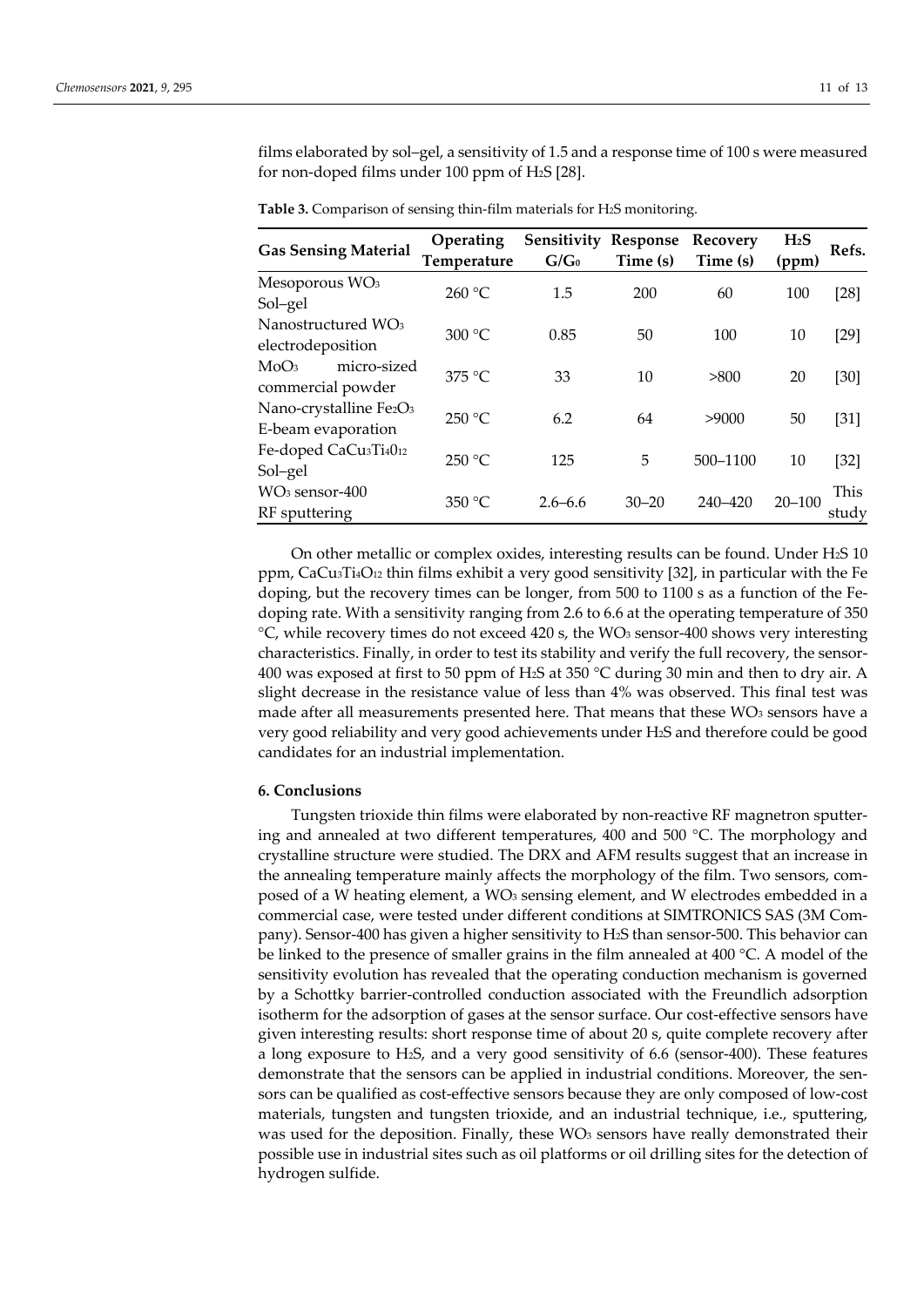**Author Contributions:** Conceptualization, methodology, validation, data curation, writing—original draft preparation, supervision, D.F.; Writing—review and editing, D.F., N.V., S.D.; Preparation of samples, measurements, D.F., N.V.; XRD characterization, S.D. All authors have read and agreed to the published version of the manuscript.

**Funding:** This research received no external funding.

**Institutional Review Board Statement:** Not applicable.

**Informed Consent Statement:** Informed consent was obtained from all subjects involved in the study.

**Acknowledgments:** We really want to thank: Benoît Duponchel, research engineer at UDSMM Laboratory for his help and participation, and Nicolas Uschanoff, from SIMTRONICS SAS, for his help during the measurements under gas.

**Conflicts of Interest:** The authors declare no conflict of interest.

# **References**

- 1. Pandey, S.K.; Kim, K.-H.; Tang, K.-T. A review of sensor-based methods for monitoring hydrogen sulfide. *TrAC Trends Anal. Chem.* **2012**, *32*, 87–99, https://doi.org/10.1016/j.trac.2011.08.008.
- 2. Moseley, P. Materials selection for semiconductor gas sensors. *Sens. Actuators B Chem.* **1992**, *6*, 149–156, https://doi.org/10.1016/0925-4005(92)80047-2.
- 3. Heiland, G. Homogeneous semiconducting gas sensors. *Sens. Actuators* **1982**, *2*, 343–361, doi:10.1016/0250-6874(81)80055-8.
- 4. Morrison, S.R. Semiconductor gas sensors. *Sens. Actuators* **1982**, *2*, 329–341.
- 5. Verbrugghe, N.; Fasquelle, D.; Duponchel, B.; Deputier, S. Study of tungsten films deposited by DC sputtering dedicated to integrated heaters. *J. Vac. Sci. Technol. B* **2017**, *35*, 031204, https://doi.org/10.1116/1.4981786.
- 6. Antonik, M.; Schneider, J.; Wittman, E.; Snow, K.; Vetelino, J.; Lad, R. Microstructural effects in WO3 gas-sensing films. *Thin Solid Films* **1995**, *256*, 247–252, https://doi.org/10.1016/0040-6090(94)06316-8.
- 7. Sberveglieri, G.; Depero, L.; Groppelli, S.; Nelli, P. WO3 sputtered thin films for NOx monitoring. *Sens. Actuators B Chem.* **1995**, *26*, 89–92, https://doi.org/10.1016/0925-4005(94)01563-w.
- 8. Moseley, P.T.; Norris, J.O.W.; Williams, D.E. *Techniques and Mechanisms in Gas Sensing*; 1991, pp. 46–60. Available online: https://www.scienceopen.com/document?vid=7883bc3a-29bc-4934-bab8-0f9dccf51c1a (accessed on 9 September 2021).
- 9. Cantalini, C.; Sun, H.T.; Faccio, M.; Pelino, M.; Santucci, S.; Lozzi, L.; Passacantando, M. NO2 sensitivity of WO3 thin film obtained by high vacuum thermal evaporation. *Sens. Actuators B* **1996**, *31*, 81–87.
- 10. Ozer, N.; Lampert, C. Electrochromic performance of sol-gel deposited WO3–V2O5 films. *Thin Solid Films* **1999**, *349*, 205–211, https://doi.org/10.1016/s0040-6090(99)00144-3.
- 11. de Tacconi, N.R.; Chenthamarakshan, C.R.; Wouters, K.L.; MacDonnell, F.M.; Rajeshwar, K. Composite WO3-TiO2 films prepared by pulsed electrodeposition: Morphological aspects and electrochromic behavior. *J. Electroanal. Chem.* **2004**, *566*, 249–256.
- 12. Moulzolf, S.C.; Ding, S.-A.; Lad, R.J. Stoichiometry and microstructure effects on tungsten oxide chemiresistive films. *Sens. Actuators B Chem.* **2001**, *77*, 375–382, https://doi.org/10.1016/s0925-4005(01)00757-2.
- 13. Khatko, V.; Vallejos, S.; Calderer, J.; Llobet, E.; Vilanova, X.; Correig, X. Gas sensing properties of WO3 thin films deposited by rf sputtering. *Sens. Actuators B Chem.* **2007**, *126*, 400–405, https://doi.org/10.1016/j.snb.2007.03.031.
- 14. Acosta, M.; González, D.; Riech, I. Optical properties of tungsten oxide thin films by non-reactive sputtering. *Thin Solid Films* **2009**, *517*, 5442–5445, https://doi.org/10.1016/j.tsf.2009.01.090.
- 15. Riech, I.; Acosta, M.; Peña, J.L.; Bartolo-Pérez, P. Effects of working pressure on physical properties of tungsten-oxide thin films sputtered from oxide target. *J. Vac. Sci. Technol. A* **2010**, *28*, 329, https://doi.org/10.1116/1.3333423.
- 16. Woodward, P.M.; Sleight, A.W. Ferroelectric Tungsten Trioxide. *J. Solid State Chem.* **1997**, *131*, 9–17.
- 17. Lefkowitz, I.; Dowell, M.; Shields, M. Phase transitions in tungsten trioxide at low temperatures. *J. Solid State Chem.* **1975**, *15*, 24–39, https://doi.org/10.1016/0022-4596(75)90267-4.
- 18. Khojier, K.; Savaloni, H.; Habashi, N.; Sadi, M. On the influence of temperature gradient of annealing process on the nanostructure and sensing properties of WO3 thin films to NO2 gas and relative humidity. *Mater. Sci. Semicond. Process.* **2016**, *41*, 177– 183, https://doi.org/10.1016/j.mssp.2015.08.036.
- 19. Fasquelle, D.; Verbrugghe, N.; Laasri, H.A.; Tachafine, A.; Duponchel, B.; Députier, S.; Costa, L.C.; Elaatmani, M.; Outzourhit, A.; Carru, J.-C. Promising Performance of Lead-Free Functional thin films and ceramics. *J. Phys. Conf. Ser.* **2019**, *1153*, 012064.
- 20. Cora, F.; Stachiotti, M.G.; Catlow, C.R.A.; Rodriguez, C.O. Transition Metal Oxide Chemistry: Electronic Structure Study of WO3, ReO3, and NaWO3. *J. Phys. Chem.* **1997**, *101*, 3945–3952.
- 21. Al Mohammad, A.; Gillet, M. Phase transformations in WO3 thin films during annealing. *Thin Solid Films* **2002**, *408*, 302–309, https://doi.org/10.1016/s0040-6090(02)00090-1.
- 22. Gillet, M.; Aguir, K.; Bendahan, M.; Mennini, P. Grain size effect in sputtered tungsten trioxide thin films on the sensitivity to ozone. *Thin Solid Films* **2005**, *484*, 358–363, https://doi.org/10.1016/j.tsf.2005.02.035.